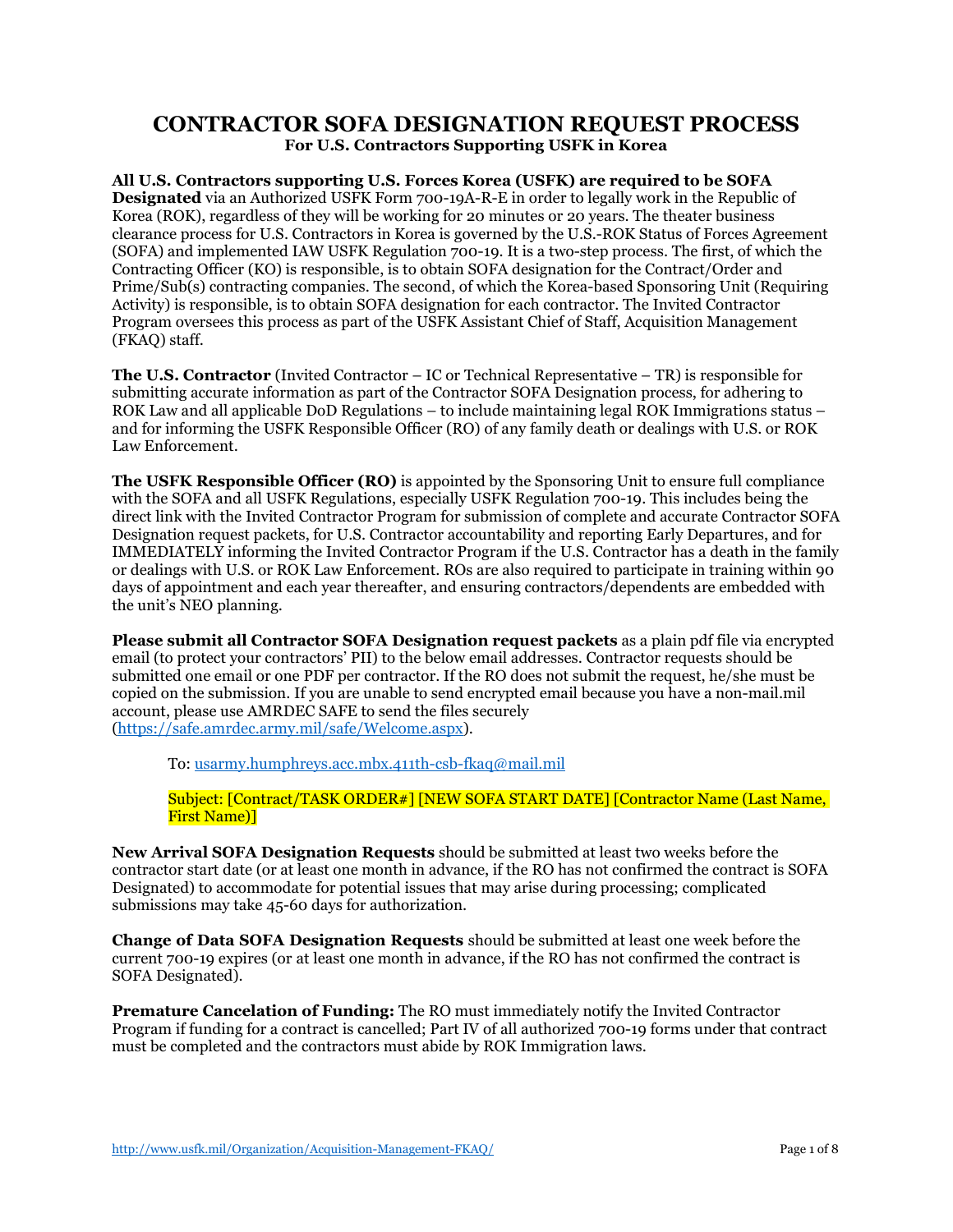## **TABLE A: Submission Categories**

| Describe the U.S. Contractor                                                             | <b>Requirements</b>                       |  |  |
|------------------------------------------------------------------------------------------|-------------------------------------------|--|--|
| Not currently SOFA designated; will be in Korea for 179<br>days or less                  | New Arrival (TDY) items listed Table B    |  |  |
| Not currently SOFA designated; will be in Korea for 180<br>days or more                  | New Arrival (PCS) items listed in Table B |  |  |
| Currently SOFA designated as an Invited Contractor or<br><b>Technical Representative</b> | Change of Data items listed in Table B    |  |  |

## **TABLE B: Requirements for a Contractor SOFA Designation Request Packet**

*Additional information may be requested at the discretion of the Invited Contractor Program*

| Requirements for All Requests to Ensure the Contract is Up To Date                                                       |
|--------------------------------------------------------------------------------------------------------------------------|
| 1. Contract has been SOFA Designated by the Invited Contractor Program –<br>Unsure if this is done?                      |
| Contact the Contracting Specialist/Officer and verify if STEP 1<br>is completed.                                         |
| 2. Invited Contractor Program has received official Contract documents<br>exercising the requested Period of Performance |
| 2. Invited Contractor Program has received the PO Appointment Mamo                                                       |

3. Invited Contractor Program has received the RO Appointment Memo authorizing the signing RO to submit packets under the contract

| <b>Contractor-Specific Request</b><br><b>Requirements</b> | <b>New Arrival</b> |            | <b>Change</b> |
|-----------------------------------------------------------|--------------------|------------|---------------|
|                                                           | <b>TDY</b>         | <b>PCS</b> | of Data       |
| USFK Form 700-19A-R-E                                     | Yes                | Yes        | <b>Yes</b>    |
| Form 237-E – Provost Marshal Record Check                 | <b>Yes</b>         | <b>Yes</b> | <b>Yes</b>    |
| Certification of Ordinary Residence                       | <b>Yes</b>         | <b>Yes</b> | Maybe         |
| Copy of Passport Data Page                                | <b>Yes</b>         | <b>Yes</b> | Maybe         |
| Adding Dependents to the 700-19                           | No                 | Maybe      | Maybe         |
| <b>Report of Early Departure</b>                          | N <sub>0</sub>     | No         | Maybe         |
| Current Approved 700-19                                   | N/A                | N/A        | Yes           |

*\* The Letter of Accreditation is no longer required as part of this process, but we still recommend providing it to Contractors as it may be required by other offices \* See Page 5 for Maybe*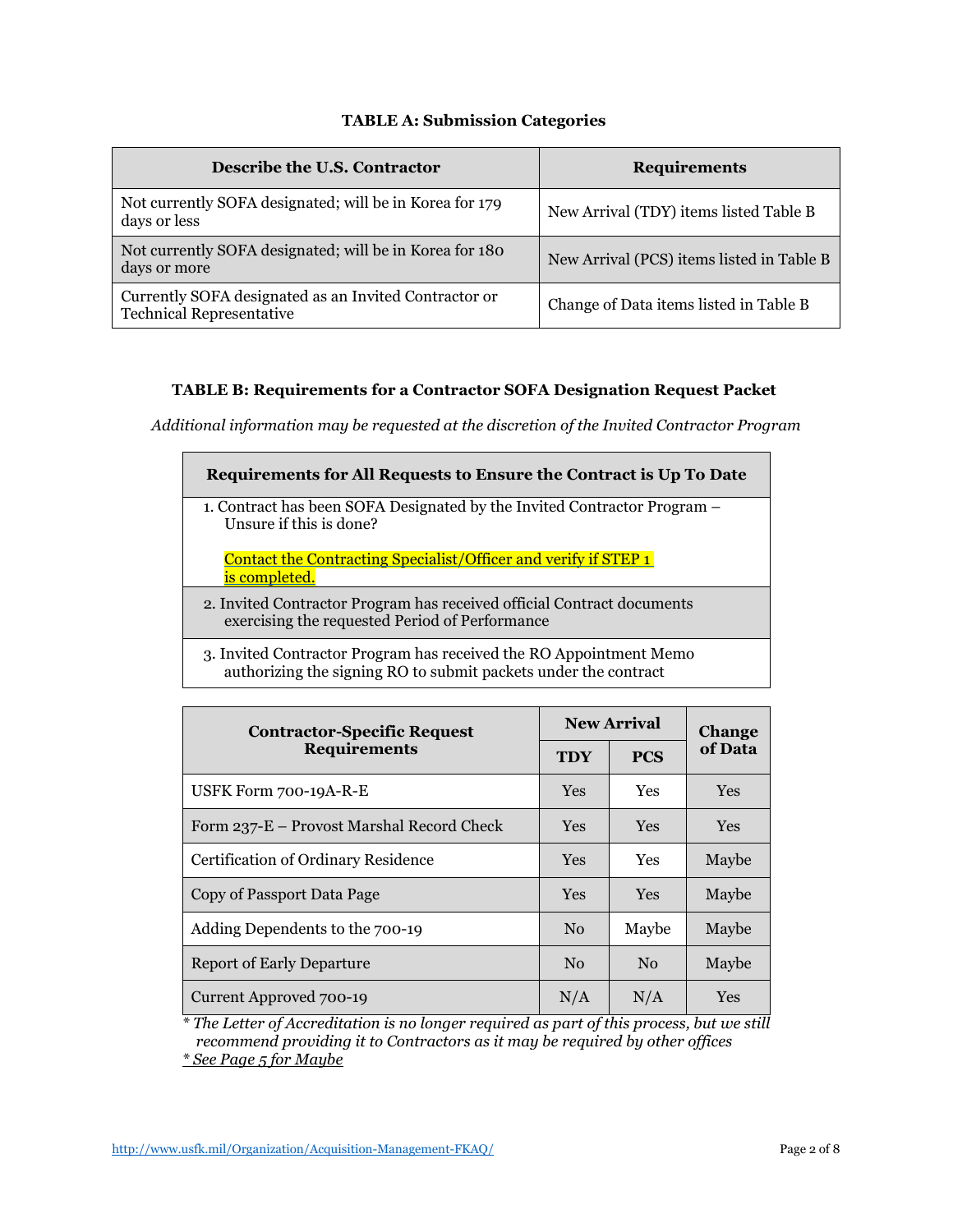#### **USFK Form 700-19A-R-E**

## **Completing Part 1: Done by the IC/TR and Verified by the RO**

- Type of Report: Please refer to Table A for the appropriate box to check.
- New SOFA Start Date: SOFA effective date(normally the first day of work or new change effective date)
- Estimated Date of Departure from Korea: This is the earliest of the following, not to exceed one calendar year:
	- $\circ$  The contractor's last day in association with the contract;<br>  $\circ$  The contract's SOFA designation expiration date;
	- $\circ$  The contract's SOFA designation expiration date;<br> $\circ$  The last day of the contract's exercised period of n
	- $\circ$  The last day of the contract's exercised period of performance in Korea;<br> $\circ$  If the Contractor is a dependent of a DoD Sponsor already in Korea, the
	- If the Contractor is a dependent of a DoD Sponsor already in Korea, the sponsor's DEROS or Estimated Date of Departure on the sponsor's authorized 700-19.
- Employee's Name: This full name (including the full Middle name) must match the Passport and Provost Marshal Record Check.
- Contractor Company Name and Contract Number (including any Task/Work Order): Verify with your Contract Officer (KO) or Responsible Officer (RO) that the Company and Contract Number have been SOFA designated through the "Step 1" Contract SOFA Designation process. Please note, changes in the company name and/or contract number will require a new designation through the same process.
- SSN: Full SSN are needed, but they must match the Provost Marshal RecordCheck.
- Passport Number: The complete passport number must match the Passport
- Citizenship: In nearly all cases, this will be for U.S. Citizens. If the request is for a Legal Resident of the U.S., include a copy of the Alien Resident Card (Green Card) with the submission. If the request is for a Third Country National, review Chapter 2-7 of the USFK REG 700-19 and contact the Invited Contractor Program immediate to discuss.
- Gender : contractor's gender on the Passport
- Invited Contractor (IC) or Technical Representative (TR): Nearly everyone submitting a 700-19 is an IC; review the USFK REG 700-19 to verify your submission as an IC (Section 2-2) or TR (Section 2-3), or check with the RO.
- Primary Duty installation in Korea: Please include Building Number and Primary Duty Installation. Example: Humphreys, Yongsan, Henry, Walker, Kunsan, Osan, etc.
- Mobile Phone Number: Self-explanatory. The RO is expected to maintain current contact information in their records for immediate reach back if necessary.
- Emergency-Essential: Is the contractor designated Emergency Essential under this contract? If so, the contract must have been SOFA Designated as an EE contract.
- Full Time/Part Time: Only Contractors working full-time are eligible for Logistical Support.
- TDY/PCS : for short term visit, please select TDY, for permanent party, please select PCS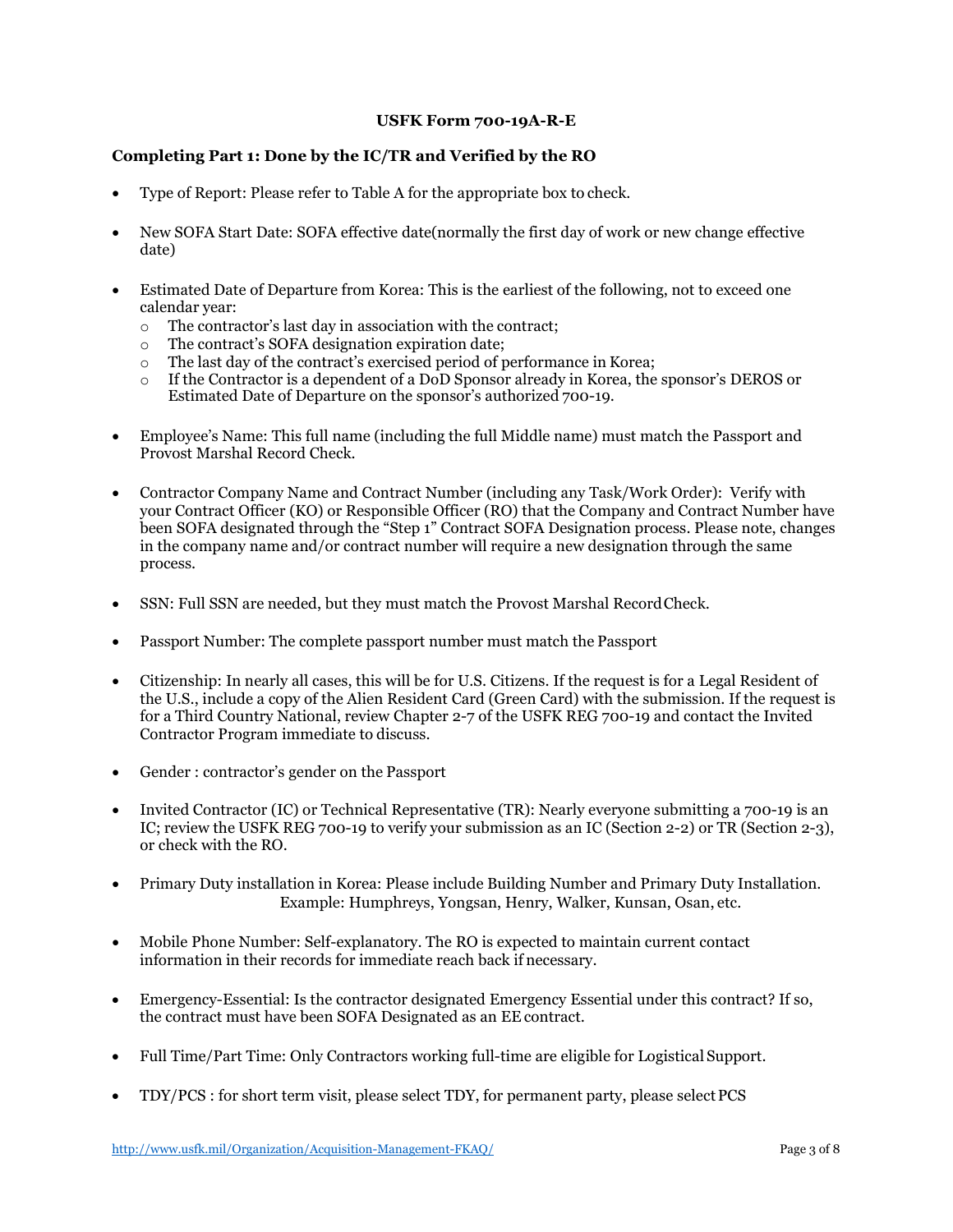- Email Address : official work email if applicable if not alternate is acceptable
- Is The Purpose of This Work to Support an Exercise?

If yes, please include the name of the exercise

- Logistics Support (specific privileges can be found in Tables 4-1 and 4-2 of the USFK REG700-19):
	- $\circ$  Full: Full-time performance period of 180 days or more (PCS), and qualifying dependents are listed.
	- $\circ$  Individual: Full-time performance period is 179 days or less (TDY), or full-time performance period is 180 days or more with no qualifying dependents.
	- o No Support: IC/TR is part-time, a Third Country National, or already authorized logistics support as dependent of a Sponsor already in Korea.

Please note: if the RO wants to adjust any of the authorized logistics support for the contractor, please make that clear in the email submission of the packet. The Invited Contractor Program will then include that information in Part III of the authorized 700-19.

- Number of Dependents in Korea: Please complete the Dependent's section below for each dependent you include in this number. See "Adding Dependents."
- Dependent's Name, Citizenship, Passport No., Relationship, and Port and Date of Entry: Selfexplanatory. See "Adding Dependents."
- Employee's Signature: Wet or Digital signature. no printed name nor electronic signatureallowed

## **Completing Part 2: Done by the RO**

The Responsible Officer is responsible to ensure complete and accurate submissions of this packet. As such, please review the information in Part 1 to ensure it is accurate and consistent across the entire request packet. In particular, pay special attention to the contract information and SOFA-designation, all SSN and passport numbers are consistent throughout the packet, and that the estimated date of departure and contract expiration date blocks are accurate and identical.

Once you are satisfied that all of the information in Part 1 is accurate and complete, please fill out Part 2 and sign/date. New Arrival Contractor SOFA Designation Requests should be submitted at least two weeks before the contractor start date (or at least one month in advance, if the RO has not confirmed the contract is SOFA Designated) to accommodate for potential issues that may arise during processing; complicated submissions may take 45-60 days for authorization. Change of Data SOFA Designation Requests should be submitted at least one week before the current 700-19 expires (or at least one month in advance, if the RO has not confirmed the contract is SOFA Designated).

#### **Information about Part 3: Done by the Invited Contractor Program**

Once the Invited Contractor Program has reviewed the request and is ready to authorize the SOFA Designation and logistical support, they will place an official approval stamp in this section, digitally sign the document, and send the authorized 700-19 to the RO.

The Invited Contractor Program may make notations in this area related to adjustments to authorized logistics support, dependent SOFA Designation expiration, etc.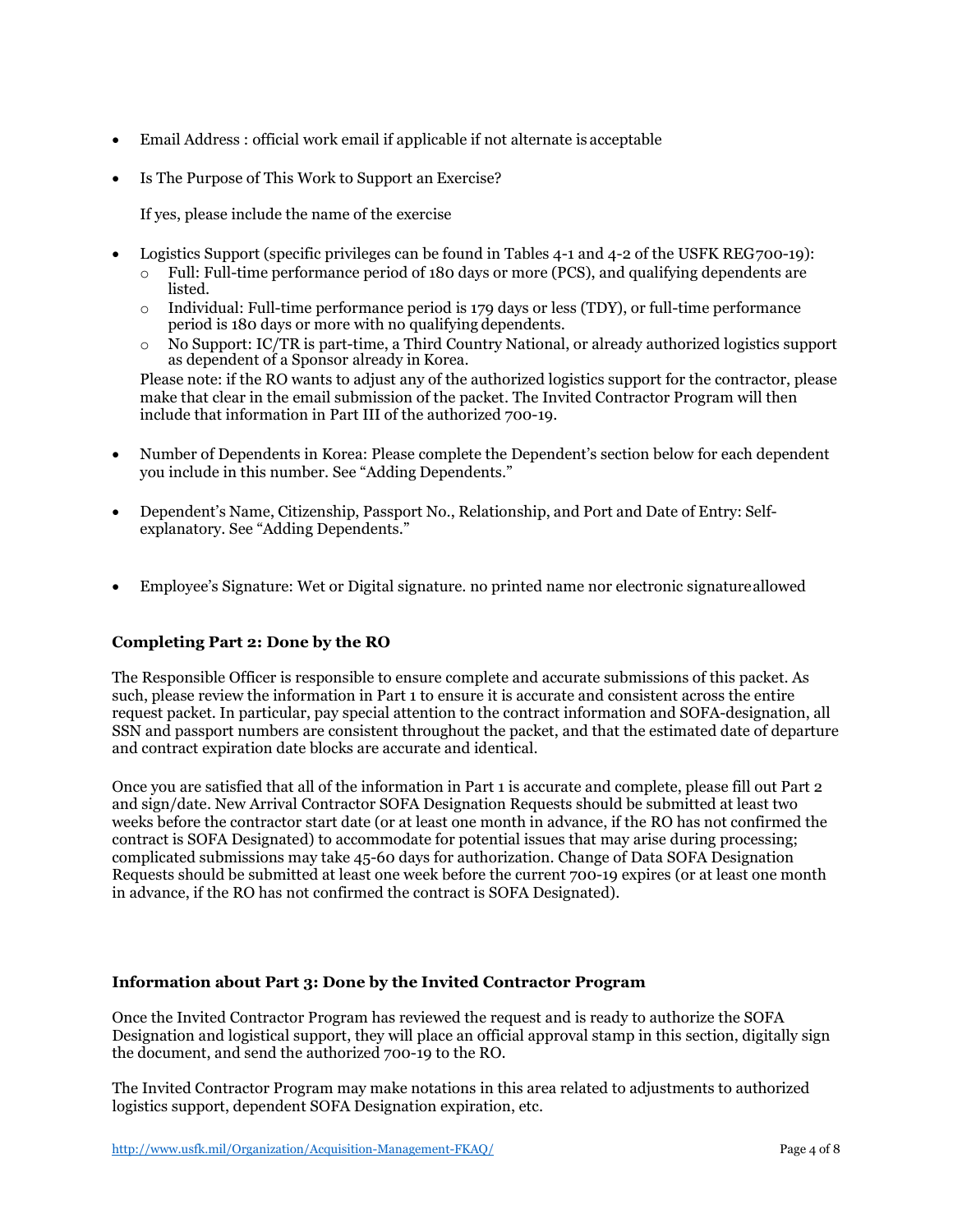## **Completing Part 4: Done by the RO**

ROs are required to submit Part IV of the 700-19 for all contractors who end association with the authorized contract prior to the listed Estimated Date of Departure. See "Report of Early Departure."

## **Change of data**

Change of data can be submitted at any time before a contractor's current 700-19 expires. The latest change of data can be submitted within the 30 days of grace period from the 700-19 expiration date. After the 30 days of grace period, the contractor should submit a new arrival packet in order to return as IC/TR.

#### **Change of Data : extension for new PoP**

- Updated 700-19
- Form 237-E Provost Marshal Record Check
- Copy of Passport Data Page (only if new passport was issued since lastdesignation)

#### **Admin change: Relocation/address change/contact etc :**

• Updated 700-19 only

## **Adding new dependents:**

- Updated 700-19
- Support documents for the new dependent (passport, marriage certificate/birth certificate etc.)

## **Change of data: Report of Early departure**

• Most current 700-19 with PART IV filled out(see completing Part  $\Delta$ )

#### **Responsible Officer (RO) Appointment Memo**

Each RO (U.S. Military or Civilian Personnel) must be officially appointed for each contract by his/her chain of command in the Sponsoring Unit in Korea. Contact the Invited Contractor Program for a template to be completed and signed by the appropriate chain of command.

#### **Proof of Exercised Period of Performance**

Invited Contractor (IC) SOFA designation cannot exceed the exercised Period of Performance (PoP). As such, ROs must partner with Contracting Officers (KO) to submit contract documents that indicate the specific dates of the exercised PoP. This could include a signed contract or contract mod, a Notice-to-Proceed, or a Memorandum for Record signed by the KO.

In the event of a government shutdown, proof of fully funded contracts may be required to ensure we remain fully SOFA-Compliant. ROs must prove that their contracts are FULLY FUNDED through a specific PoP; this must be an official contract document, signed by the contracting officer that indicates the dates of the PoP, the PoP cost, and obligated funding for that PoP. Email guidance will be sent at that time.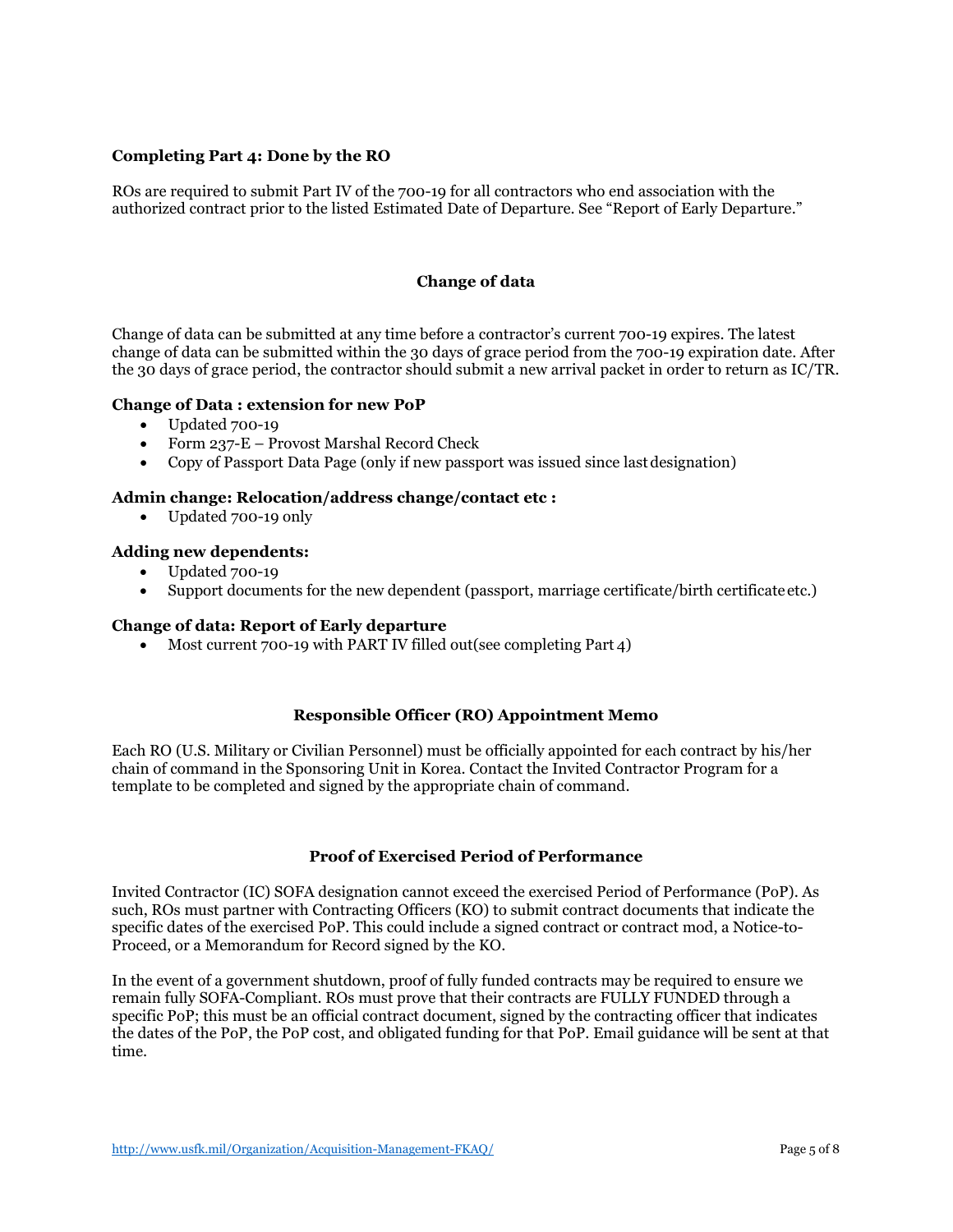## **Provost Marshal Record Check**

The RO will work with the Provost Marshal Office (PMO) to submit a signed and dated USFK Form 237-E Provost Marshal Record Check. The date of the check must be within 90 days of the designation Start Date. If a derogatory record is found as a result of the check, the RO must provide proof that the IC/TR has been officially counseled in writing. Based on the severity of the violation(s), the RO may recommend suspended or cancelled privileges in accordance with Chapter 3-4i of the USFK Reg 700-19.

This Check is required for all New Arrival submissions, as well as Change of Data submissions that change the contract number or extend the contractor's Period of Designation. It is the IC/TR's responsibility to know and comply with all ROK Laws and USFK Regulations.

## **Certification of Ordinary Residence**

The U.S.-ROK SOFA requires that Invited Contractors be Ordinarily Resident of the U.S., and Technical Representatives NOT be Ordinarily Resident of Korea. To comply with this, read for compliance and sign the appropriate IC/TR Certification of Ordinary Residence. The date of the signed memo must be within 90 days of the designation Start Date, and the memo should NOT include a USG letterhead because it is a statement from the individual contractor. Invited Contractor Program staff reserve the right to request additional information to confirm Ordinary residency.

This Certification is required for all New Arrival submissions, as well as Change of Data submissions for Technical Representatives transitioning to Invited Contractors. Contact the Invited Contractor Program for the Certification.

In specific circumstances, such as individuals currently serving the Department of Defense OCONUS, the Contractor should submit the following material in addition to the Certification of Ordinary Residence:

#### **U.S. Military currently serving OCONUS:**

- Most recent PCS Orders
- Separation Orders/Terminal Leave Form

## **DoD Civilians currently working OCONUS:**

- PCS Orders from U.S. to OCONUS
- Letter of Resignation / SF<sub>50</sub>

#### **DoD Contractors currently working OCONUS:**

- Original Offer Letter
- Letters of Authorization

#### **Dependents of a DoD Sponsor already in Korea** (logistics support is not authorized)

- Sponsor's Orders to ROK w/ Dependent listed
- Marriage License/certificate in English (attach original if written in foreign language)
- Sponsor's DEROS Document

#### **Copy of Passport Data Page**

Please provide legible scans of the data page in the current passport, which cannot be expired; the Invited Contractor Program staff reserve the right to request all stamped pages to strengthen the SOFA Designation request.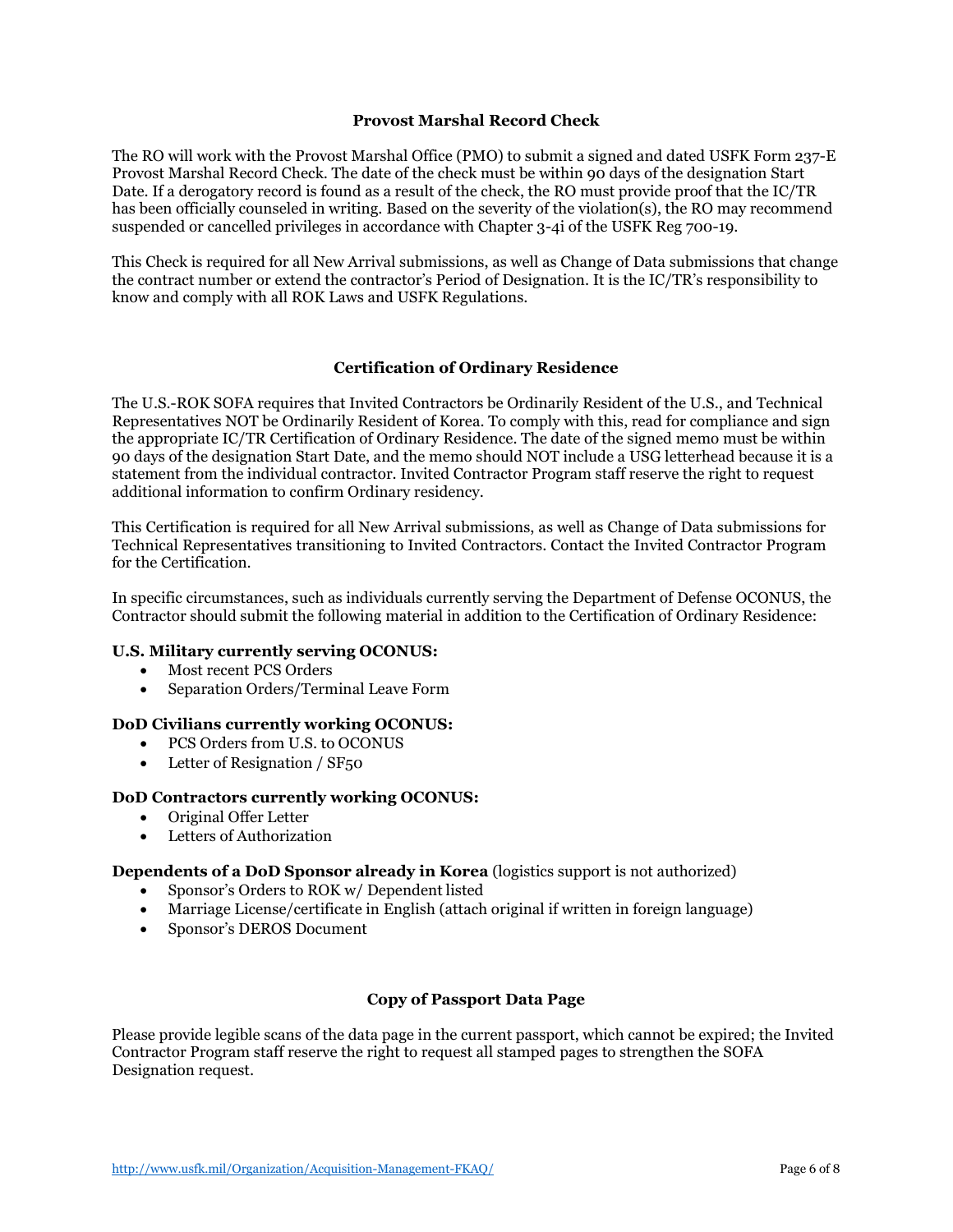## **Adding Dependents: Completing USFK Form 700-19B-R-E**

Only IC/TR who will be in the ROK for 180 or more days are eligible to add dependents to the SOFA Designation request via USFK Form 700-19B-R-E. To make this request, please complete the USFK Form 700-19B-R-E. Guidelines for dependent support can be found in Section II of the USFK Reg 700-19 and an additional Dependent Status memo found on the FKAQ website.

Foreign court orders and documentation from a foreign court or foreign government must be translated into English, and the local legal office must provide a statement attesting to the validity of the court order.

*Special Exception for Spouses, and Children with a parent listed both on the birth certificate and 700- 19A-R-E:* In order to ease the process, a Form 700-19B-R-E is not required, as long as all of the required supplemental paperwork (e.g. marriage license, birth certificates, passports) is submitted.

## **Report of Early Departure**

ROs are required to submit Part IV of the authorized 700-19 for all contractors who end association with the authorized contract prior to the listed Estimated Date of Departure. This should be submitted to the Invited Contractor Program before the contractor concludes work with the contract if at all possible, but must be submitted no more than 10 days after the contractor's final date.

**Cancelled TDY Trip:** If the IC/TR is no longer coming to Korea but has an authorized 700-19, the RO must complete Part IV of the 700-19 and submit it to the Invited Contractor Program.

**Early Departure From Korea:** If an IC/TR is no longer going to be an Invited Contractor in Korea and departing the contract before their current 700-19 expires, the RO must complete Part IV of the 700- 19 and submit it to the Invited Contractor Program ASAP, but no later than 10 business days after the Contractor's departure from the contract. ROs must also ensure the Contractor is fully closed out IAW USFK REG 700-19 and all other applicable USFK and MSC regulations, including collection of all logistical support cards/vehicle registration/CAC provided to the contractor employee and dependents.

**Change of Contract:** When the IC/TR is moving to a different contract, the gaining unit must work with the departing unit on the transition period. Assuming the transition will be seamless, the departing RO must complete Part IV with a departure date exactly one day prior to the entry date on the next contract. This "Closed Out" current "active" 700-19 must be included in the Change of Data request, and the departure/entry dates cannot overlap.